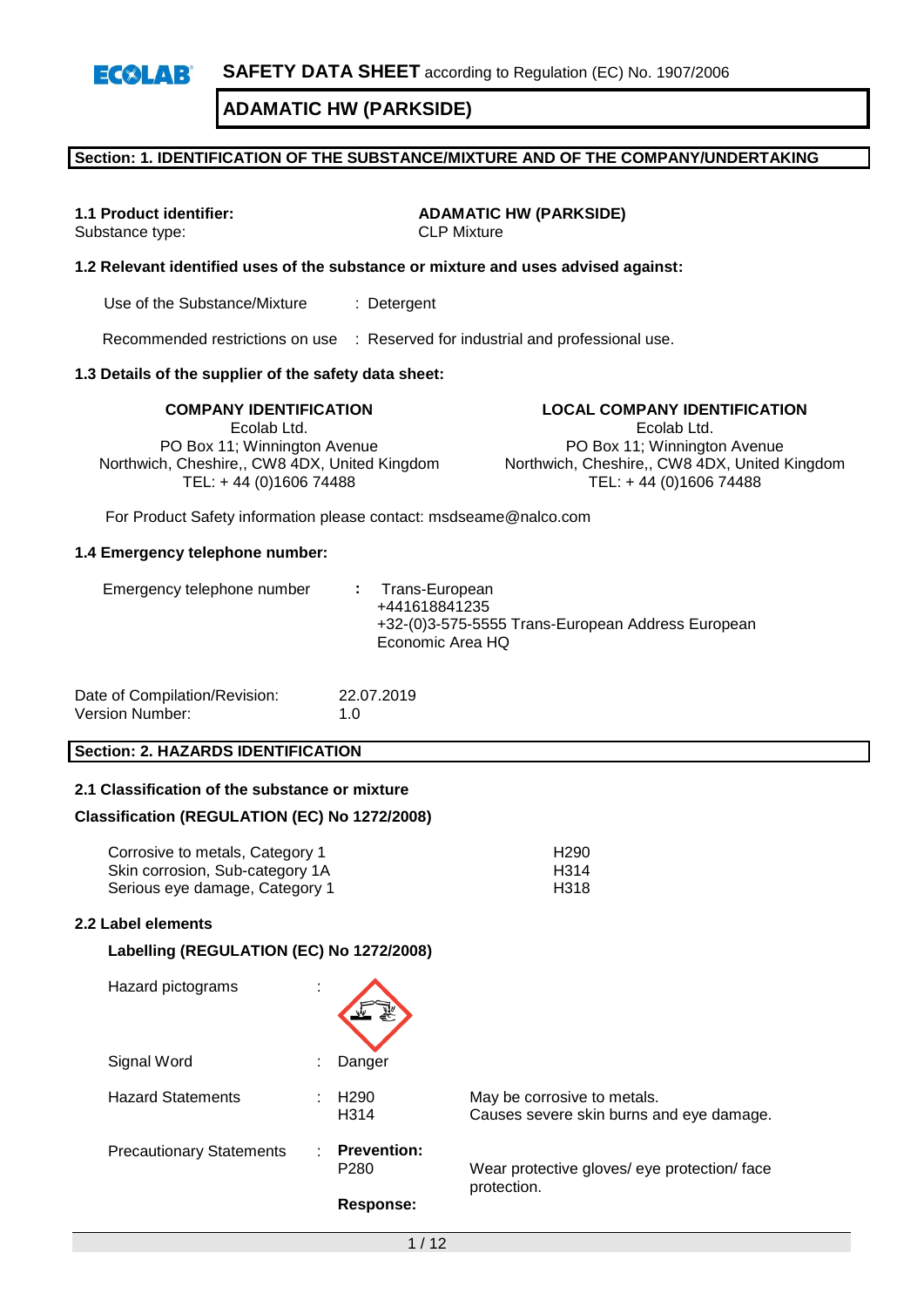|      | P303 + P361 + P353 IF ON SKIN (or hair): Take off    |
|------|------------------------------------------------------|
|      | immediately all contaminated clothing.               |
|      | Rinse skin with water or shower.                     |
|      | P305 + P351 + P338 IF IN EYES: Rinse cautiously with |
|      | water for several minutes. Remove contact            |
|      | lenses, if present and easy to do. Continue          |
|      | rinsing.                                             |
| P310 | Immediately call a POISON                            |
|      | CENTER/doctor.                                       |

Hazardous components which must be listed on the label: Sodium Hydroxide

### **2.3 Other hazards**

None known.

### **Section: 3. COMPOSITION/INFORMATION ON INGREDIENTS**

#### **3.2 Mixtures**

### **Hazardous components**

| <b>Chemical Name</b> | CAS-No.          | Classification                                                     | Concentration: |
|----------------------|------------------|--------------------------------------------------------------------|----------------|
|                      | EC-No.           | (REGULATION (EC) No 1272/2008)                                     | [%]            |
|                      | REACH No.        |                                                                    |                |
| Sodium Hydroxide     | 1310-73-2        | Skin corrosion Category 1A; H314                                   | $10 - 20$      |
|                      | 215-185-5        | Corrosive to metals Category 1; H290                               |                |
|                      | 01-2119457892-27 |                                                                    |                |
|                      |                  |                                                                    |                |
| HEDP.Na4             | 29329-71-3       | Acute toxicity Category 4; H302<br>Eye irritation Category 2; H319 | $1 - 2.5$      |
|                      | 01-2119510382-52 |                                                                    |                |
|                      |                  |                                                                    |                |

For the full text of the H-Statements mentioned in this Section, see Section 16.

## **Section: 4. FIRST AID MEASURES**

#### **4.1 Description of first aid measures**

| If inhaled              | $:$ Remove to fresh air.<br>Treat symptomatically.<br>Get medical attention if symptoms occur.                                                                                                                        |
|-------------------------|-----------------------------------------------------------------------------------------------------------------------------------------------------------------------------------------------------------------------|
| In case of skin contact | : Wash off immediately with plenty of water for at least 15<br>minutes.<br>Use a mild soap if available.<br>Wash clothing before reuse.<br>Thoroughly clean shoes before reuse.<br>Get medical attention immediately. |
| In case of eye contact  | : Rinse immediately with plenty of water, also under the eyelids,<br>for at least 15 minutes.<br>Remove contact lenses, if present and easy to do. Continue<br>rinsing.<br>Get medical attention immediately.         |
| If swallowed            | $:$ Rinse mouth with water.                                                                                                                                                                                           |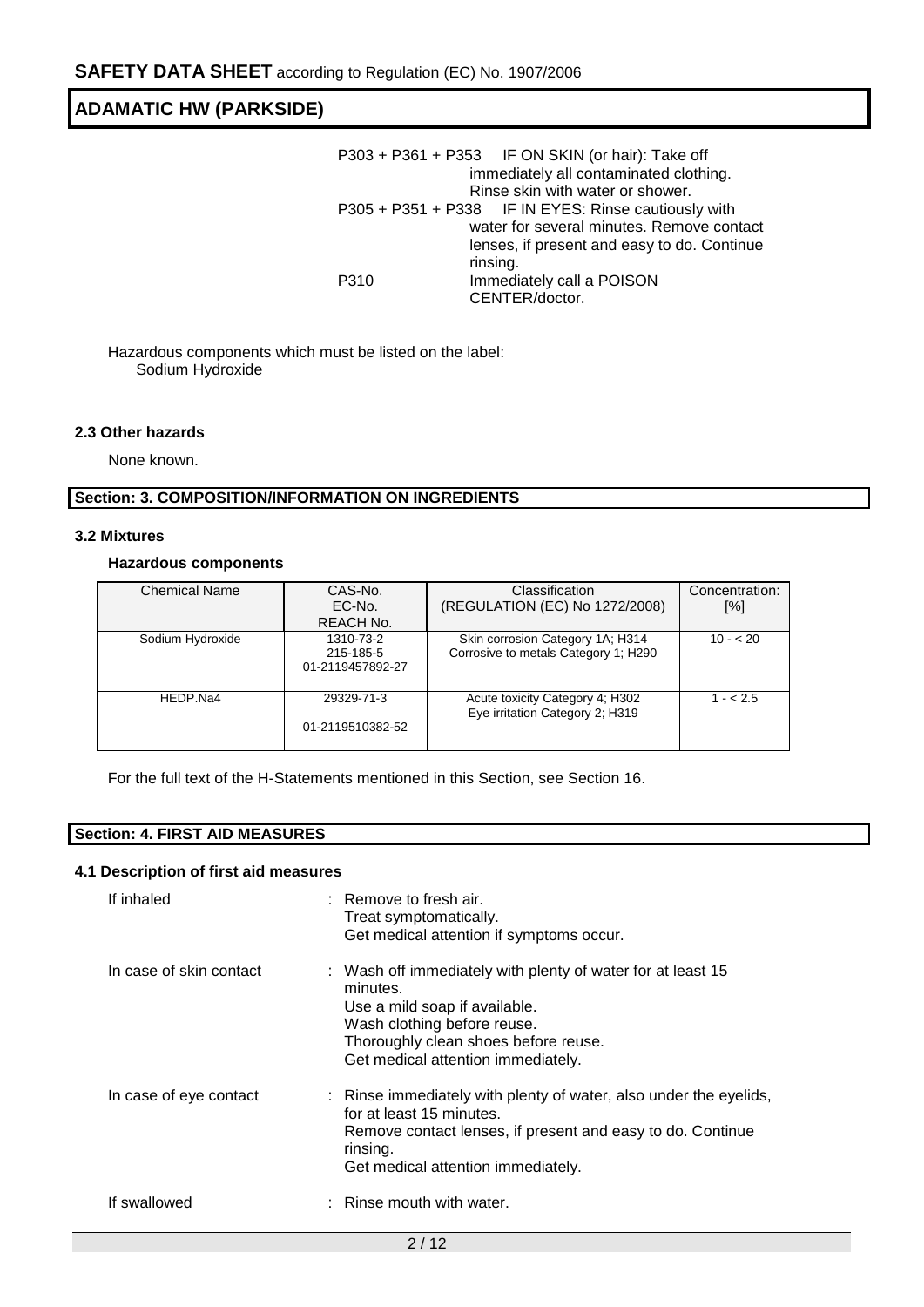| <b>ADAMATIC HW (PARKSIDE)</b>                                   |                                                                                                                                                                                                         |  |  |  |
|-----------------------------------------------------------------|---------------------------------------------------------------------------------------------------------------------------------------------------------------------------------------------------------|--|--|--|
|                                                                 |                                                                                                                                                                                                         |  |  |  |
|                                                                 | Do NOT induce vomiting.<br>Never give anything by mouth to an unconscious person.<br>If conscious, give 2 glasses of water.<br>Get medical attention immediately.                                       |  |  |  |
| Protection of first-aiders                                      | In event of emergency assess the danger before taking action.<br>Do not put yourself at risk of injury. If in doubt, contact<br>emergency responders. Use personal protective equipment as<br>required. |  |  |  |
| 4.2 Most important symptoms and effects, both acute and delayed |                                                                                                                                                                                                         |  |  |  |
|                                                                 | See Section 11 for more detailed information on health effects and symptoms.                                                                                                                            |  |  |  |
|                                                                 | 4.3 Indication of immediate medical attention and special treatment needed                                                                                                                              |  |  |  |
| Treatment                                                       | : Treat symptomatically.                                                                                                                                                                                |  |  |  |
|                                                                 |                                                                                                                                                                                                         |  |  |  |
| <b>Section: 5. FIREFIGHTING MEASURES</b>                        |                                                                                                                                                                                                         |  |  |  |
| 5.1 Extinguishing media                                         |                                                                                                                                                                                                         |  |  |  |
| Suitable extinguishing media                                    | : Use extinguishing measures that are appropriate to local<br>circumstances and the surrounding environment.                                                                                            |  |  |  |
| 5.2 Special hazards arising from the substance or mixture       |                                                                                                                                                                                                         |  |  |  |
| Specific hazards during<br>firefighting                         | : Not flammable or combustible.                                                                                                                                                                         |  |  |  |
| Hazardous combustion<br>products                                | : Depending on combustion properties, decomposition products<br>may include following materials:<br>Carbon oxides<br>Oxides of phosphorus                                                               |  |  |  |
| 5.3 Advice for firefighters                                     |                                                                                                                                                                                                         |  |  |  |
| Special protective equipment<br>for firefighters                | : Use personal protective equipment.                                                                                                                                                                    |  |  |  |
| Further information                                             | Fire residues and contaminated fire extinguishing water must<br>be disposed of in accordance with local regulations. In the<br>event of fire and/or explosion do not breathe fumes.                     |  |  |  |

# **Section: 6. ACCIDENTAL RELEASE MEASURES**

# **6.1 Personal precautions, protective equipment and emergency procedures**

| Advice for non-emergency<br>personnel | : Ensure adequate ventilation.<br>Keep people away from and upwind of spill/leak.<br>Avoid inhalation, ingestion and contact with skin and eyes.<br>When workers are facing concentrations above the exposure<br>limit they must use appropriate certified respirators.<br>Ensure clean-up is conducted by trained personnel only.<br>Refer to protective measures listed in sections 7 and 8. |
|---------------------------------------|------------------------------------------------------------------------------------------------------------------------------------------------------------------------------------------------------------------------------------------------------------------------------------------------------------------------------------------------------------------------------------------------|
| Advice for emergency<br>responders    | : If specialised clothing is required to deal with the spillage, take<br>note of any information in Section 8 on suitable and unsuitable<br>materials.                                                                                                                                                                                                                                         |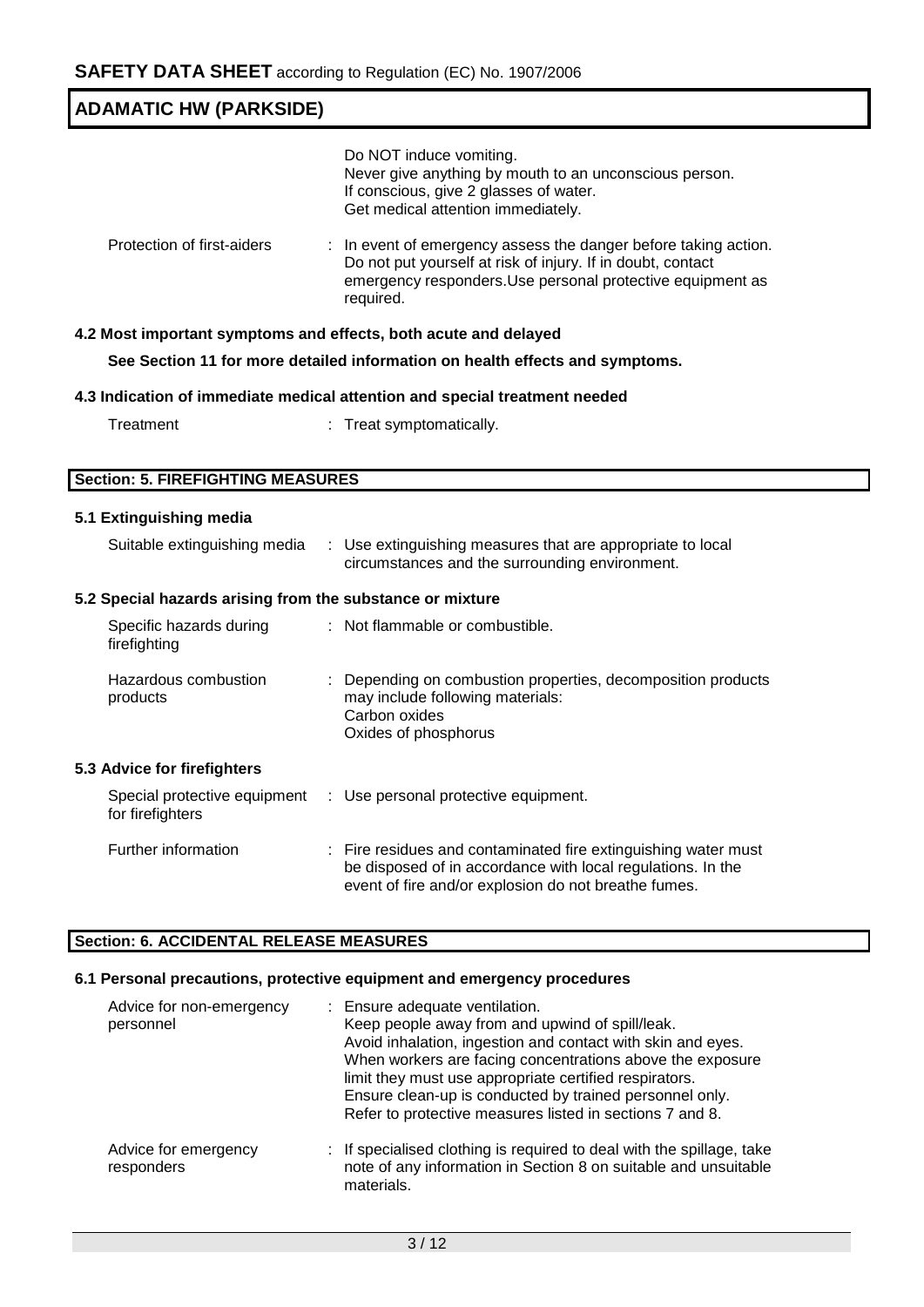## **6.2 Environmental precautions**

Environmental precautions : Do not allow contact with soil, surface or ground water.

### **6.3 Methods and materials for containment and cleaning up**

| local / national regulations (see section 13).<br>Flush away traces with water.<br>For large spills, dike spilled material or otherwise contain<br>material to ensure runoff does not reach a waterway. |
|---------------------------------------------------------------------------------------------------------------------------------------------------------------------------------------------------------|
|---------------------------------------------------------------------------------------------------------------------------------------------------------------------------------------------------------|

### **6.4 Reference to other sections**

See Section 1 for emergency contact information. For personal protection see section 8. See Section 13 for additional waste treatment information.

### **Section: 7. HANDLING AND STORAGE**

### **7.1 Precautions for safe handling**

| Advice on safe handling                                          | : Do not ingest. Do not breathe spray, vapour. Do not get in<br>eyes, on skin, or on clothing. Wash hands thoroughly after<br>handling. Use only with adequate ventilation.                                                                                                                                                          |
|------------------------------------------------------------------|--------------------------------------------------------------------------------------------------------------------------------------------------------------------------------------------------------------------------------------------------------------------------------------------------------------------------------------|
| Hygiene measures                                                 | : Handle in accordance with good industrial hygiene and safety<br>practice. Remove and wash contaminated clothing before re-<br>use. Wash face, hands and any exposed skin thoroughly after<br>handling. Provide suitable facilities for quick drenching or<br>flushing of the eyes and body in case of contact or splash<br>hazard. |
| 7.2 Conditions for safe storage, including any incompatibilities |                                                                                                                                                                                                                                                                                                                                      |
| Requirements for storage<br>areas and containers                 | : Do not store near acids. Keep out of reach of children. Keep<br>container tightly closed. Store in suitable labelled containers.                                                                                                                                                                                                   |
|                                                                  | Keep only in original container. Absorb spillage to prevent<br>material damage.                                                                                                                                                                                                                                                      |
| Suitable material                                                | : Keep in properly labelled containers., Plastic material                                                                                                                                                                                                                                                                            |
| Unsuitable material                                              |                                                                                                                                                                                                                                                                                                                                      |
| <b>7.3 Specific end uses</b>                                     | Aluminium, Mild steel                                                                                                                                                                                                                                                                                                                |
| Specific use(s)                                                  | Detergent                                                                                                                                                                                                                                                                                                                            |

### **Section: 8. EXPOSURE CONTROLS/PERSONAL PROTECTION**

### **8.1 Control parameters**

### **Occupational Exposure Limits**

| Components | CAS-No. | Value type (Form<br>exposure)<br>οt | Control parameters | Basis |
|------------|---------|-------------------------------------|--------------------|-------|
|------------|---------|-------------------------------------|--------------------|-------|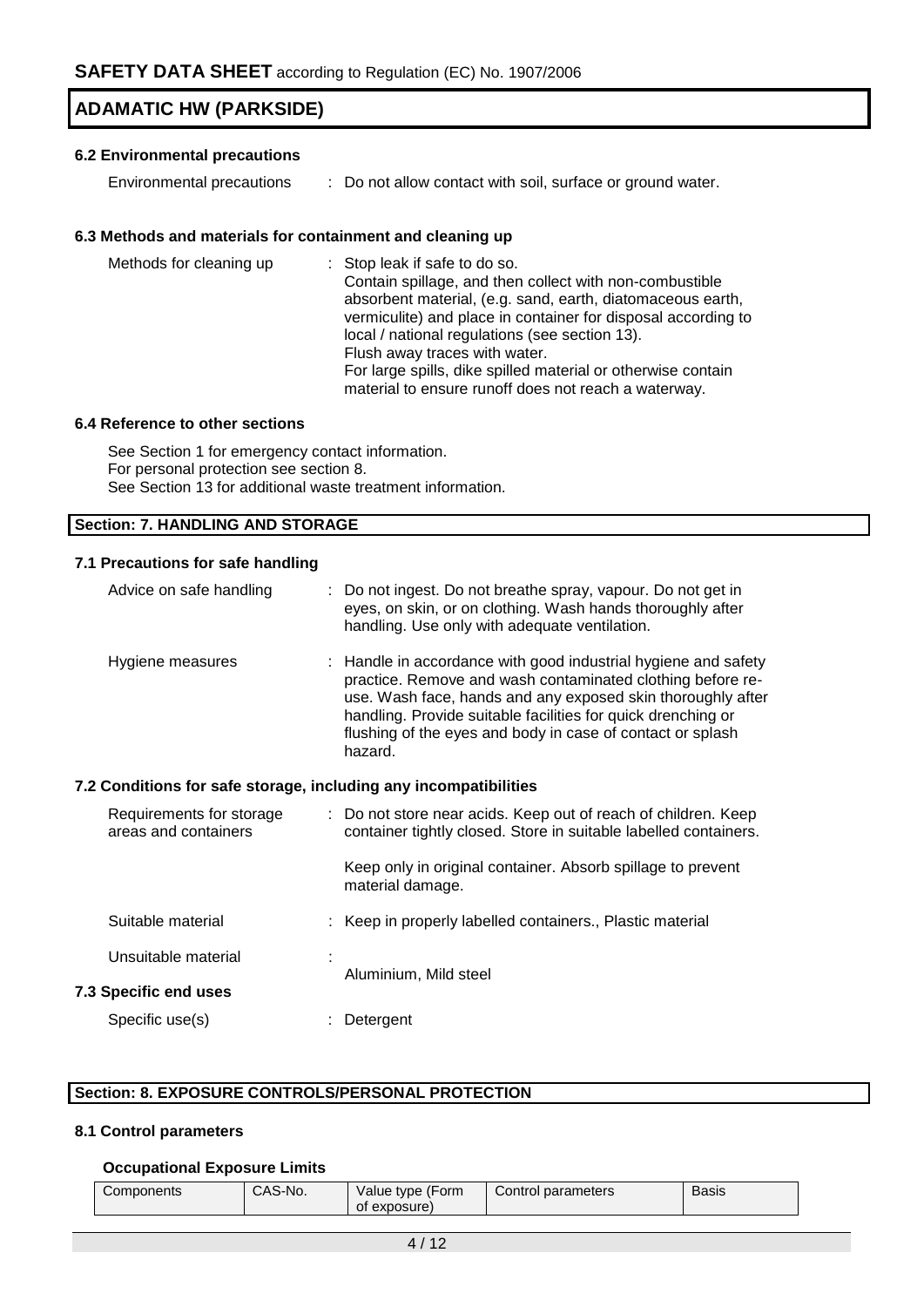| Sodium Hydroxide                | 1310-73-2 | OELV - 15 min<br>(STEL)                                                                                                                    | $2 \text{ mg/m}$ | IR OEL |
|---------------------------------|-----------|--------------------------------------------------------------------------------------------------------------------------------------------|------------------|--------|
| <b>DNEL</b><br>Sodium Hydroxide |           | End Use: Workers<br>Exposure routes: Inhalation<br>Potential health effects: Long-term local effects                                       |                  |        |
|                                 |           | Value: 1 mg/m3<br>End Use: Consumers<br>Exposure routes: Inhalation<br>Potential health effects: Long-term local effects<br>Value: 1 mg/m3 |                  |        |

### **8.2 Exposure controls**

### **Appropriate engineering controls**

Effective exhaust ventilation system. Maintain air concentrations below occupational exposure standards.

### **Individual protection measures**

| Hygiene measures                          | Handle in accordance with good industrial hygiene and safety<br>practice.Remove and wash contaminated clothing before re-<br>use. Wash face, hands and any exposed skin thoroughly after<br>handling. Provide suitable facilities for quick drenching or<br>flushing of the eyes and body in case of contact or splash<br>hazard.                                                                   |
|-------------------------------------------|-----------------------------------------------------------------------------------------------------------------------------------------------------------------------------------------------------------------------------------------------------------------------------------------------------------------------------------------------------------------------------------------------------|
| Eye/face protection (EN<br>166)           | : Safety goggles<br>Face-shield                                                                                                                                                                                                                                                                                                                                                                     |
| Hand protection (EN 374)                  | Recommended preventive skin protection<br>Gloves<br>Nitrile rubber<br>butyl-rubber<br>Breakthrough time: 1 - 4 hours<br>Minimum thickness for butyl-rubber 0.7 mm for nitrile rubber<br>0.4 mm or equivalent (please refer to the gloves<br>manufacturer/distributor for advise).<br>Gloves should be discarded and replaced if there is any<br>indication of degradation or chemical breakthrough. |
| Skin and body protection<br>(EN 14605)    | : Personal protective equipment comprising: suitable protective<br>gloves, safety goggles and protective clothing including<br>appropriate safety shoes                                                                                                                                                                                                                                             |
| Respiratory protection (EN<br>143, 14387) | : When respiratory risks cannot be avoided or sufficiently<br>limited by technical means of collective protection or by<br>measures, methods or procedures of work organization,<br>consider the use of certified respiratory protection equipment<br>meeting EU requirements (89/656/EEC, (EU) 2016/425), or<br>equivalent, with filter type:A-P                                                   |
| <b>Environmental exposure controls</b>    |                                                                                                                                                                                                                                                                                                                                                                                                     |
| General advice                            | : Consider the provision of containment around storage<br>vessels.                                                                                                                                                                                                                                                                                                                                  |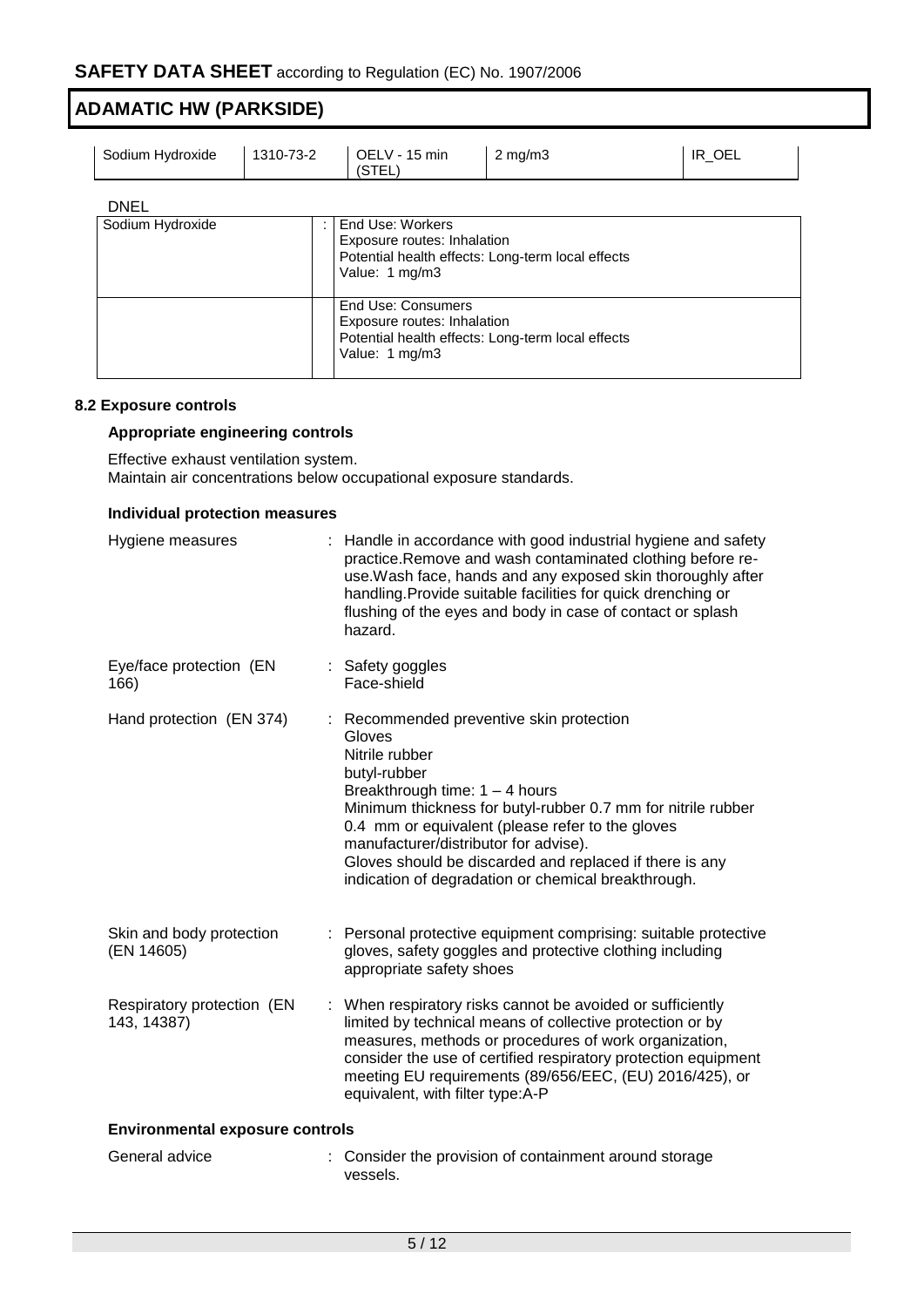### **Section: 9. PHYSICAL AND CHEMICAL PROPERTIES**

### **9.1 Information on basic physical and chemical properties**

| Appearance                                 |    | liquid                                      |
|--------------------------------------------|----|---------------------------------------------|
| Colour                                     |    | clear, pale, Straw-colored                  |
| Odour                                      |    | no data available                           |
| Flash point                                |    | >100 °C                                     |
| рH                                         | t. | 13 - 14, 100 %                              |
| <b>Odour Threshold</b>                     |    | no data available                           |
| Melting point/freezing point               | ÷. | no data available                           |
| Initial boiling point and boiling<br>range | ÷. | no data available                           |
| Evaporation rate                           | t  | no data available                           |
| Flammability (solid, gas)                  | ÷  | The product is not flammable.               |
| Upper explosion limit                      | ÷  | no data available                           |
| Lower explosion limit                      |    | no data available                           |
| Vapour pressure                            | t. | no data available                           |
| Relative vapour density                    |    | no data available                           |
| Relative density                           | t. | $1.22 - 1.25$                               |
| Solubility(ies)                            |    |                                             |
| Water solubility                           | t. | soluble in cold water, soluble in hot water |
| Solubility in other solvents               | ÷. | no data available                           |
| Partition coefficient: n-<br>octanol/water |    | no data available                           |
| Auto-ignition temperature                  | ÷. | no data available                           |
| Thermal decomposition                      |    | no data available                           |
| Viscosity, dynamic                         | t. | no data available                           |
| Viscosity, kinematic                       |    | no data available                           |
| <b>Explosive properties</b>                | ÷. | no data available                           |
| Oxidizing properties                       | ÷  | no data available                           |

### **9.2 Other information**

no data available

### **Section: 10. STABILITY AND REACTIVITY**

### **10.1 Reactivity**

No dangerous reaction known under conditions of normal use.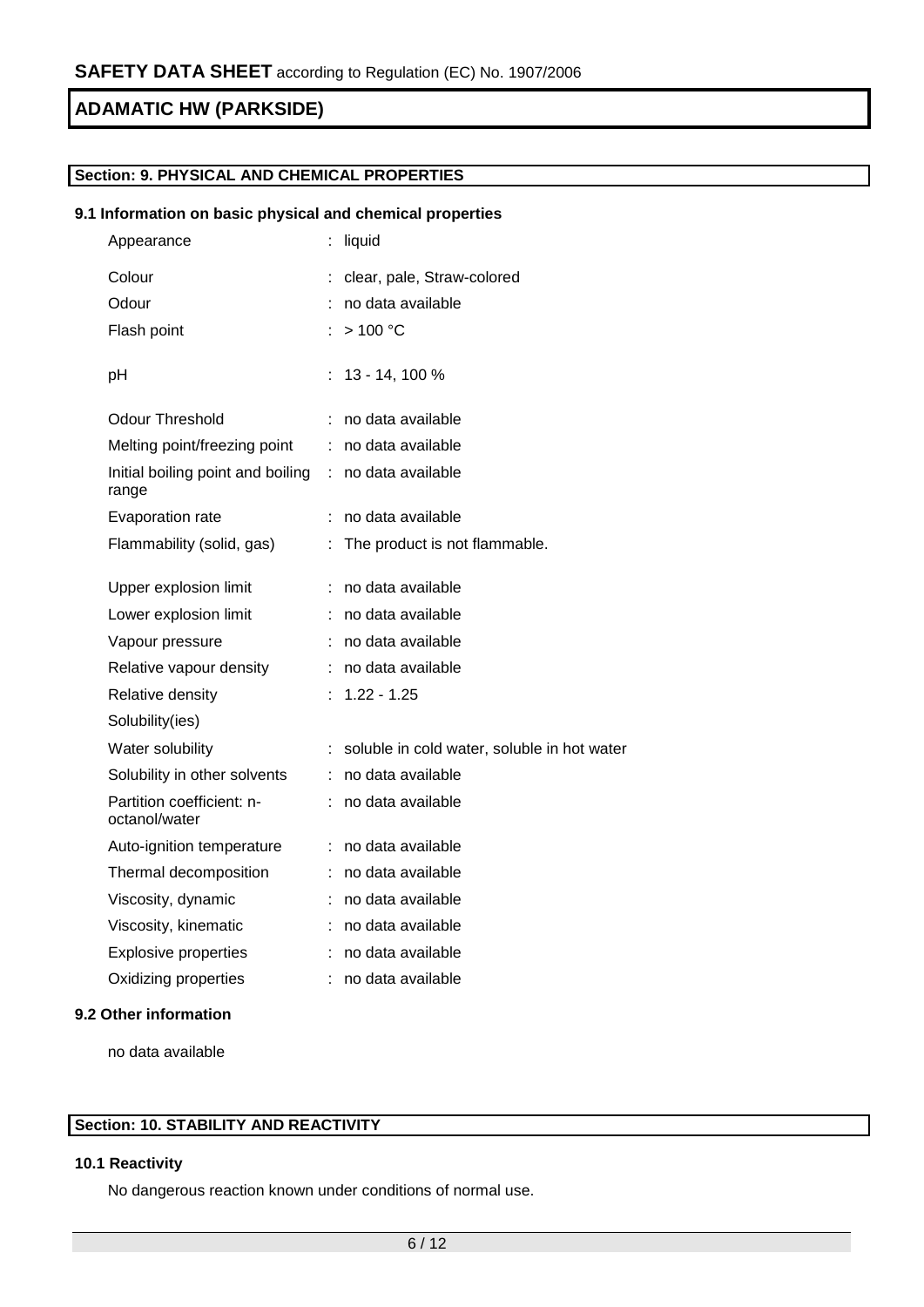### **10.2 Chemical stability**

Stable under normal conditions.

# **10.3 Possibility of hazardous reactions**

| Hazardous reactions                   | : No dangerous reaction known under conditions of normal use.                                    |
|---------------------------------------|--------------------------------------------------------------------------------------------------|
| 10.4 Conditions to avoid              |                                                                                                  |
| Conditions to avoid                   | $\therefore$ None known.                                                                         |
| 10.5 Incompatible materials           |                                                                                                  |
| Materials to avoid                    | Strong acids                                                                                     |
|                                       | Aluminium<br>Mild steel                                                                          |
| 10.6 Hazardous decomposition products |                                                                                                  |
| Hazardous decomposition<br>products   | : Depending on combustion properties, decomposition products<br>may include following materials: |

Carbon oxides Oxides of phosphorus

## **Section: 11. TOXICOLOGICAL INFORMATION**

### **11.1 Information on toxicological effects**

| Information on likely routes of | : Inhalation, Eye contact, Skin contact |
|---------------------------------|-----------------------------------------|
| exposure                        |                                         |

### **Toxicity**

### **Product**

| Acute oral toxicity                  | : Acute toxicity estimate : $> 2,000$ mg/kg    |
|--------------------------------------|------------------------------------------------|
| Acute inhalation toxicity            | There is no data available for this product.   |
| Acute dermal toxicity                | There is no data available for this product.   |
| Skin corrosion/irritation            | : There is no data available for this product. |
| Serious eye damage/eye<br>irritation | : There is no data available for this product. |
| Respiratory or skin<br>sensitization | : There is no data available for this product. |
| Carcinogenicity                      | : There is no data available for this product. |
| Reproductive effects                 | : There is no data available for this product. |
| Germ cell mutagenicity               | : There is no data available for this product. |
| Teratogenicity                       | There is no data available for this product.   |
| STOT - single exposure               | : There is no data available for this product. |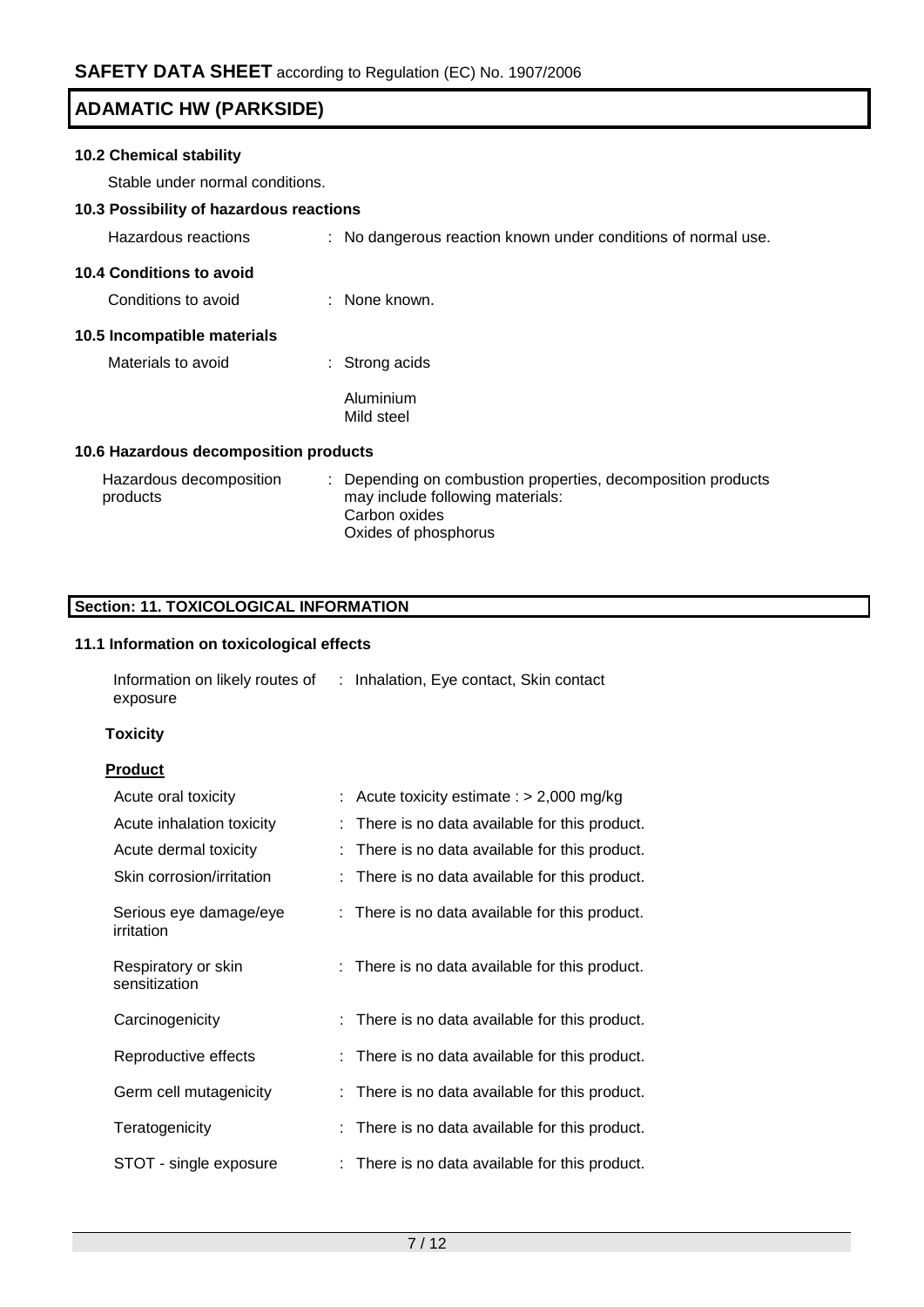| STOT - repeated exposure              | : There is no data available for this product.                 |  |
|---------------------------------------|----------------------------------------------------------------|--|
|                                       |                                                                |  |
| Aspiration toxicity                   | There is no data available for this product.<br>÷              |  |
| <b>Components</b>                     |                                                                |  |
| Acute oral toxicity                   | : HEDP.Na4<br>LD50 rat: 1,166 mg/kg                            |  |
| <b>Components</b>                     |                                                                |  |
| Acute dermal toxicity                 | : HEDP.Na4<br>LD50 rabbit: $> 7,940$ mg/kg                     |  |
| <b>Potential Health Effects</b>       |                                                                |  |
| Eyes                                  | : Causes serious eye damage.                                   |  |
| <b>Skin</b>                           | Causes severe skin burns.                                      |  |
| Ingestion                             | : Causes digestive tract burns.                                |  |
| Inhalation                            | : May cause nose, throat, and lung irritation.                 |  |
| <b>Chronic Exposure</b>               | Health injuries are not known or expected under normal<br>use. |  |
| <b>Experience with human exposure</b> |                                                                |  |
| Eye contact                           | Redness, Pain, Corrosion                                       |  |
| Skin contact                          | : Redness, Pain, Corrosion                                     |  |
| Ingestion                             | Corrosion, Abdominal pain                                      |  |

| Inhalation | Respiratory irritation, Cough |  |
|------------|-------------------------------|--|
|            |                               |  |

# **Section: 12. ECOLOGICAL INFORMATION**

# **12.1 Ecotoxicity**

| <b>Product</b>                                         |                                                       |
|--------------------------------------------------------|-------------------------------------------------------|
| <b>Environmental Effects</b>                           | : This product has no known ecotoxicological effects. |
| Toxicity to fish                                       | : no data available                                   |
| Toxicity to daphnia and other<br>aquatic invertebrates | : no data available                                   |
| Toxicity to algae                                      | $:$ no data available                                 |
| <b>Components</b>                                      |                                                       |
| Toxicity to fish                                       | : HEDP.Na4<br>96 h LC50: > 1,925 mg/l                 |
| <b>Components</b>                                      |                                                       |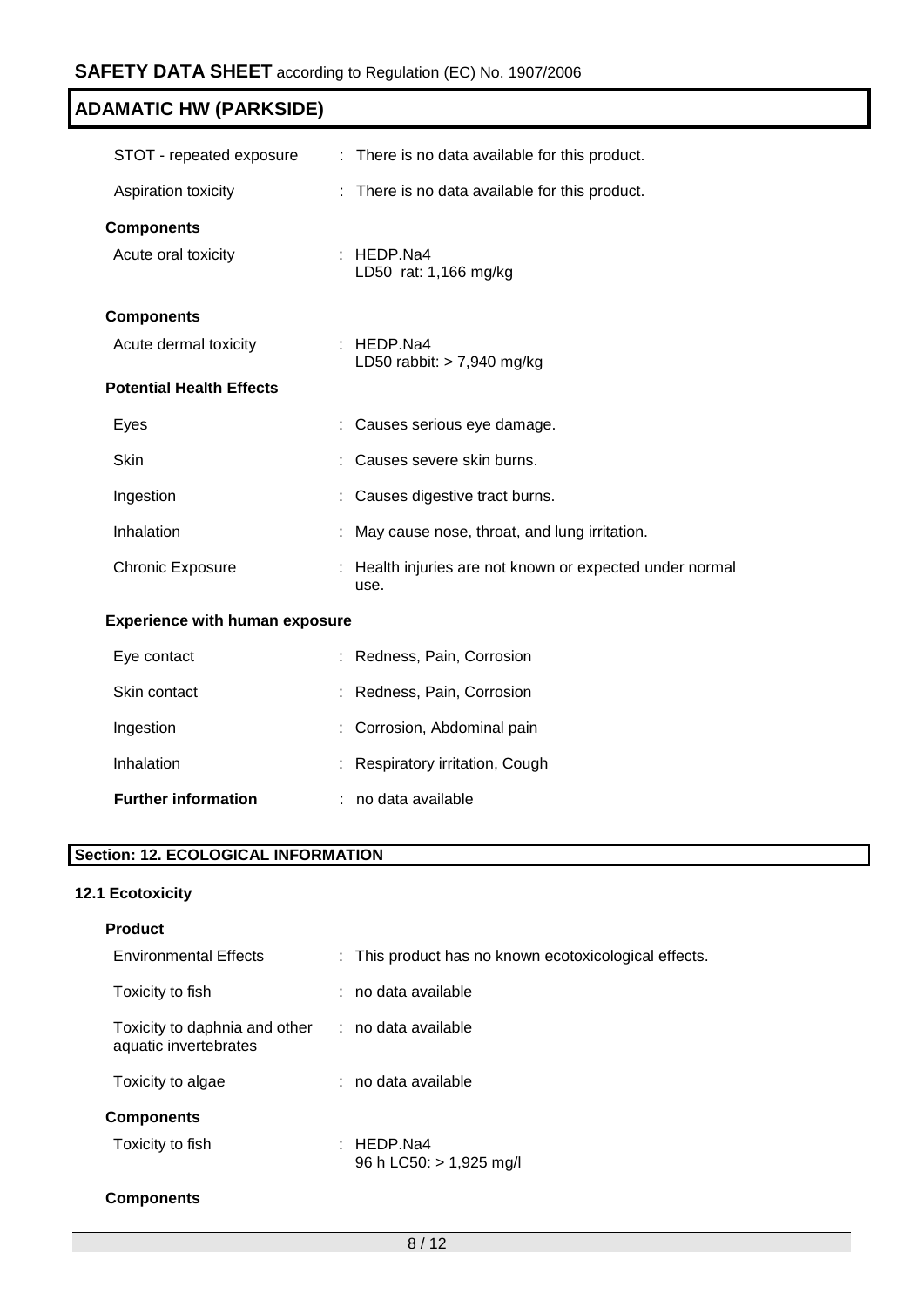| Toxicity to daphnia and other<br>aquatic invertebrates                       | : Sodium Hydroxide<br>48 h EC50: 40 mg/l |
|------------------------------------------------------------------------------|------------------------------------------|
|                                                                              | HEDP Na4<br>48 h EC50: 3,200 mg/l        |
| <b>Components</b>                                                            |                                          |
| Toxicity to algae                                                            | $\pm$ HEDP Na4<br>14 d NOEC: 13 mg/l     |
| <b>Components</b>                                                            |                                          |
| Toxicity to fish (Chronic<br>toxicity)                                       | $:$ HEDP Na4<br>14 d LC50: 180 mg/l      |
| <b>Components</b>                                                            |                                          |
| Toxicity to daphnia and other<br>aquatic invertebrates (Chronic<br>toxicity) | : HEDP.Na4<br>28 d NOEC: 6.75 mg/l       |

### **12.2 Persistence and degradability**

### **Product**

no data available

#### **Components**

Biodegradability : Sodium Hydroxide Result: Not applicable - inorganic

> HEDP.Na4 Result: Poorly biodegradable

### **12.3 Bioaccumulative potential**

no data available

### **12.4 Mobility in soil**

no data available

### **12.5 Results of PBT and vPvB assessment**

### **Product**

Assessment : This substance/mixture contains no components considered to be either persistent, bioaccumulative and toxic (PBT), or very persistent and very bioaccumulative (vPvB) at levels of 0.1% or higher.

### **12.6 Other adverse effects**

no data available

### **Section: 13. DISPOSAL CONSIDERATIONS**

Dispose of in accordance with the European Directives on waste and hazardous waste.Waste codes should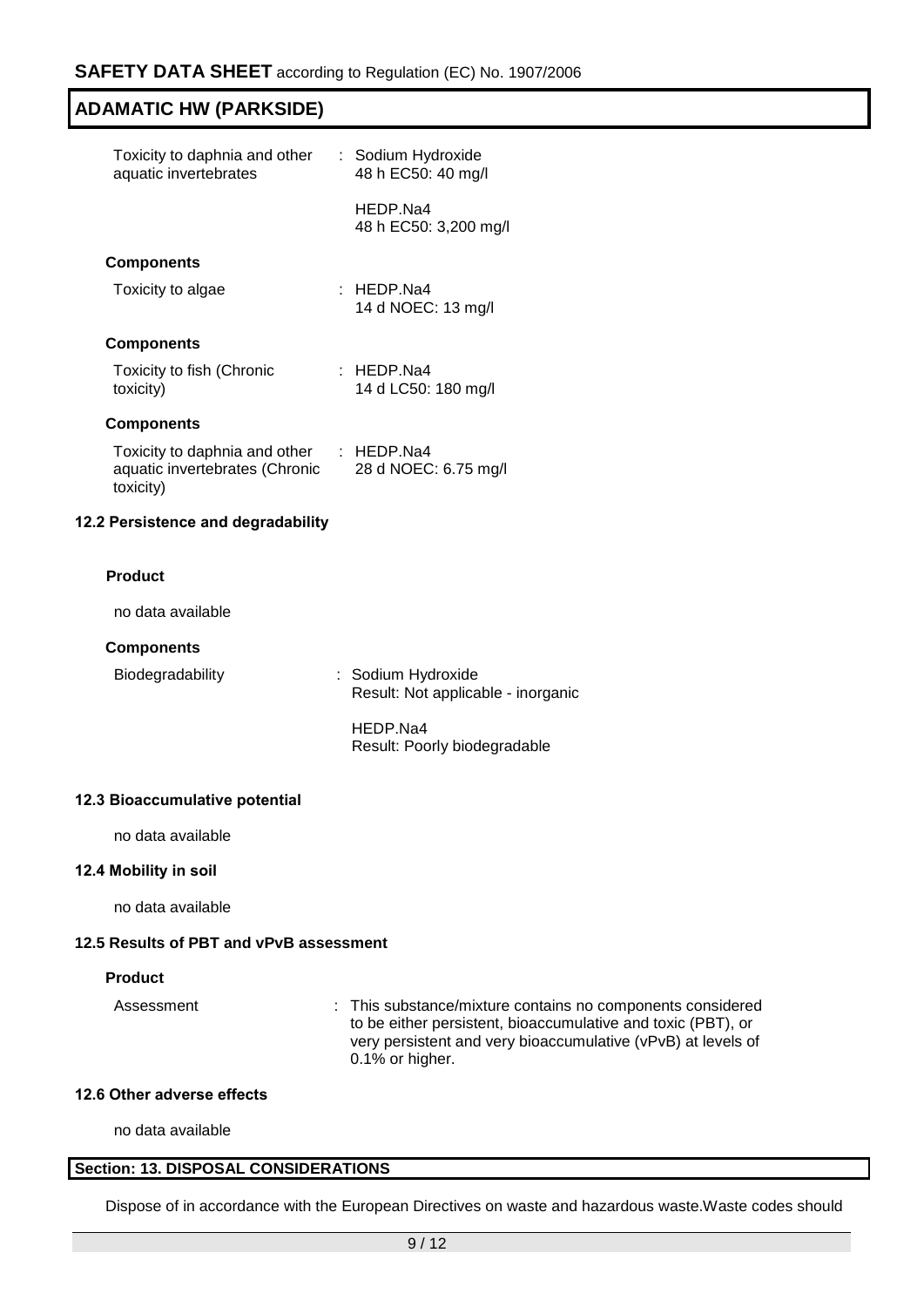be assigned by the user, preferably in discussion with the waste disposal authorities.

### **13.1 Waste treatment methods**

| Product                              | : Where possible recycling is preferred to disposal or<br>incineration.<br>If recycling is not practicable, dispose of in compliance with<br>local regulations.<br>Dispose of wastes in an approved waste disposal facility.                                                                                                                                                                                                                                                                                    |  |
|--------------------------------------|-----------------------------------------------------------------------------------------------------------------------------------------------------------------------------------------------------------------------------------------------------------------------------------------------------------------------------------------------------------------------------------------------------------------------------------------------------------------------------------------------------------------|--|
| Contaminated packaging               | : Dispose of as unused product.<br>Empty containers should be taken to an approved waste<br>handling site for recycling or disposal.<br>Do not re-use empty containers.                                                                                                                                                                                                                                                                                                                                         |  |
| Guidance for Waste Code<br>selection | : Inorganic wastes containing dangerous substances. If this<br>product is used in any further processes, the final user must<br>redefine and assign the most appropriate European Waste<br>Catalogue Code. It is the responsibility of the waste generator<br>to determine the toxicity and physical properties of the<br>material generated to determine the proper waste<br>identification and disposal methods in compliance with<br>applicable European (EU Directive 2008/98/EC) and local<br>regulations. |  |

## **Section: 14. TRANSPORT INFORMATION**

The shipper/consignor/sender is responsible to ensure that the packaging, labeling, and markings are in compliance with the selected mode of transport.

| Land transport (ADR/ADN/RID)         |                           |
|--------------------------------------|---------------------------|
| 14.1 UN number:                      | <b>UN 1824</b>            |
| 14.2 UN proper shipping name:        | SODIUM HYDROXIDE SOLUTION |
| 14.3 Transport hazard class(es):     | 8                         |
| 14.4 Packing group:                  | $\mathbf{H}$              |
| <b>14.5 Environmental hazards:</b>   | No                        |
| 14.6 Special precautions for user:   | Not applicable.           |
| Air transport (IATA)                 |                           |
| 14.1 UN number:                      | UN 1824                   |
| 14.2 UN proper shipping name:        | SODIUM HYDROXIDE SOLUTION |
| 14.3 Transport hazard class(es):     | 8                         |
| 14.4 Packing group:                  | $\mathbf{H}$              |
| 14.5 Environmental hazards:          | No                        |
| 14.6 Special precautions for user:   | Not applicable.           |
| Sea transport (IMDG/IMO)             |                           |
| 14.1 UN number:                      | UN 1824                   |
| 14.2 UN proper shipping name:        | SODIUM HYDROXIDE SOLUTION |
| 14.3 Transport hazard class(es):     | 8                         |
| 14.4 Packing group:                  | Ш                         |
| 14.5 Environmental hazards:          | No                        |
| 14.6 Special precautions for user:   | Not applicable.           |
| 14.7 Transport in bulk according to  | Not applicable.           |
| Annex II of MARPOL 73/78 and the IBC |                           |
| Code:                                |                           |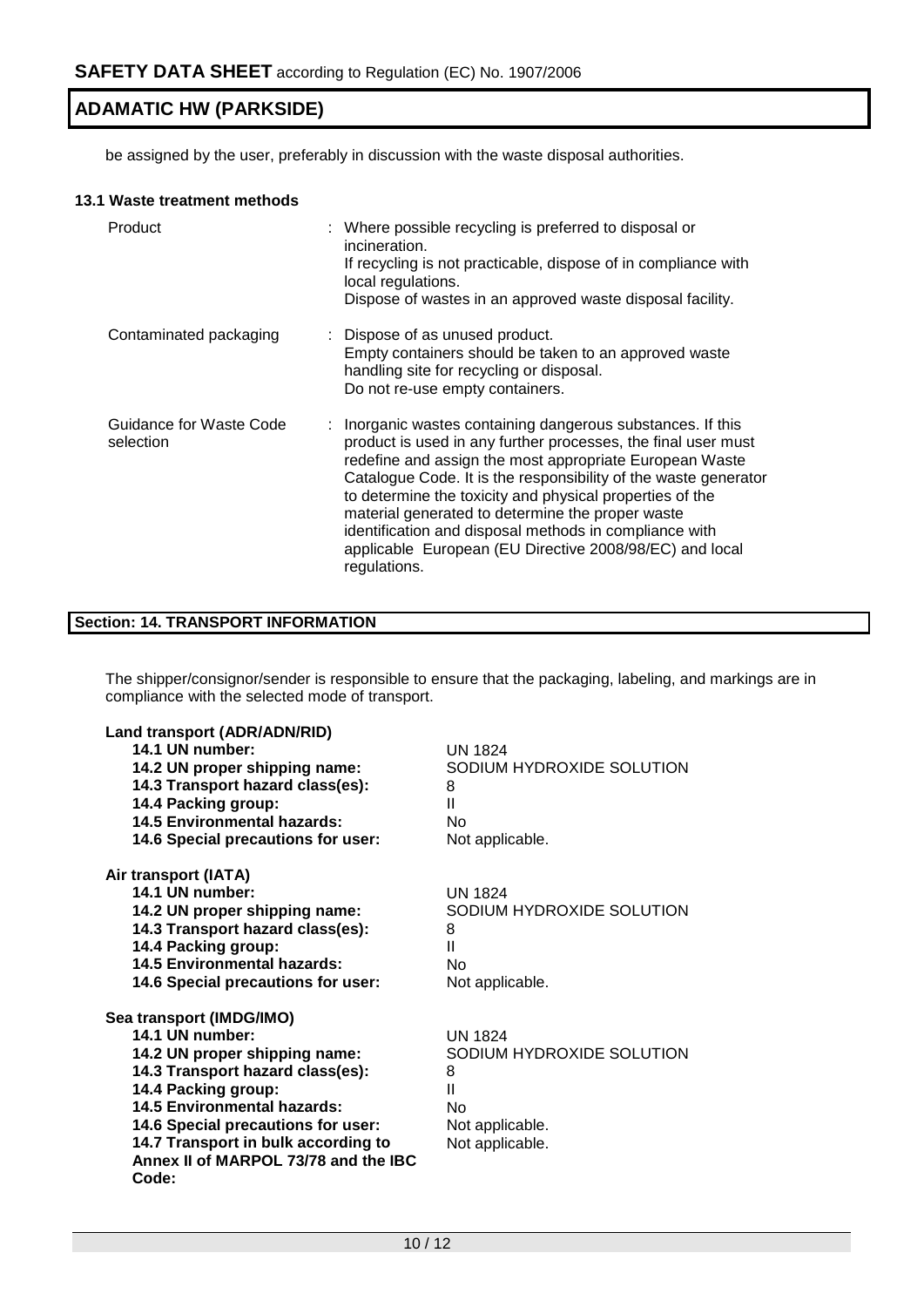### **Section: 15. REGULATORY INFORMATION**

**15.1 Safety, health and environmental regulations/legislation specific for the substance or mixture:**

### **INTERNATIONAL CHEMICAL CONTROL LAWS**

NATIONAL REGULATIONS GERMANY Water contaminating class (Germany) : WGK 1 Classification according to AwSV, Annex 1

### **15.2 Chemical Safety Assessment:**

No Chemical Safety Assessment has been carried out on the product.

### **Section: 16. OTHER INFORMATION**

### **Procedure used to derive the classification according to REGULATION (EC) No 1272/2008**

| <b>Classification</b>       | <b>Justification</b> |
|-----------------------------|----------------------|
| Corrosive to metals 1, H290 | Calculation method   |
| Skin corrosion 1A, H314     | Calculation method   |
| Serious eye damage 1, H318  | Calculation method   |

#### **Full text of H-Statements**

| H <sub>290</sub> | May be corrosive to metals.              |
|------------------|------------------------------------------|
| H <sub>302</sub> | Harmful if swallowed.                    |
| H <sub>314</sub> | Causes severe skin burns and eye damage. |
| H <sub>319</sub> | Causes serious eye irritation.           |

### **Full text of other abbreviations**

ADN – European Agreement concerning the International Carriage of Dangerous Goods by Inland Waterways; ADR – European Agreement concerning the International Carriage of Dangerous Goods by Road; AICS – Australian Inventory of Chemical Substances; ASTM – American Society for the Testing of Materials; bw – Body weight; CLP – Classification Labelling Packaging Regulation; Regulation (EC) No 1272/2008; CMR – Carcinogen, Mutagen or Reproductive Toxicant; DIN – Standard of the German Institute for Standardisation; DSL – Domestic Substances List (Canada); ECHA – European Chemicals Agency; EC-Number – European Community number; ECx – Concentration associated with x% response; ELx – Loading rate associated with x% response; EmS - Emergency Schedule; ENCS - Existing and New Chemical Substances (Japan); ErCx – Concentration associated with x% growth rate response; GHS – Globally Harmonized System; GLP – Good Laboratory Practice; IARC – International Agency for Research on Cancer; IATA – International Air Transport Association; IBC – International Code for the Construction and Equipment of Ships carrying Dangerous Chemicals in Bulk; IC50 – Half maximal inhibitory concentration; ICAO – International Civil Aviation Organization; IECSC – Inventory of Existing Chemical Substances in China; IMDG – International Maritime Dangerous Goods; IMO – International Maritime Organization; ISHL – Industrial Safety and Health Law (Japan); ISO – International Organisation for Standardization; KECI – Korea Existing Chemicals Inventory; LC50 – Lethal Concentration to 50 % of a test population; LD50 – Lethal Dose to 50% of a test population (Median Lethal Dose); MARPOL – International Convention for the Prevention of Pollution from Ships; n.o.s. – Not Otherwise Specified; NO(A)EC – No Observed (Adverse) Effect Concentration; NO(A)EL – No Observed (Adverse) Effect Level; NOELR – No Observable Effect Loading Rate; NZIoC – New Zealand Inventory of Chemicals; OECD – Organization for Economic Co-operation and Development; OPPTS – Office of Chemical Safety and Pollution Prevention; PBT – Persistent, Bioaccumulative and Toxic substance; PICCS – Philippines Inventory of Chemicals and Chemical Substances; (Q)SAR – (Quantitative) Structure Activity Relationship; REACH – Regulation (EC) No 1907/2006 of the European Parliament and of the Council concerning the Registration, Evaluation, Authorisation and Restriction of Chemicals; RID – Regulations concerning the International Carriage of